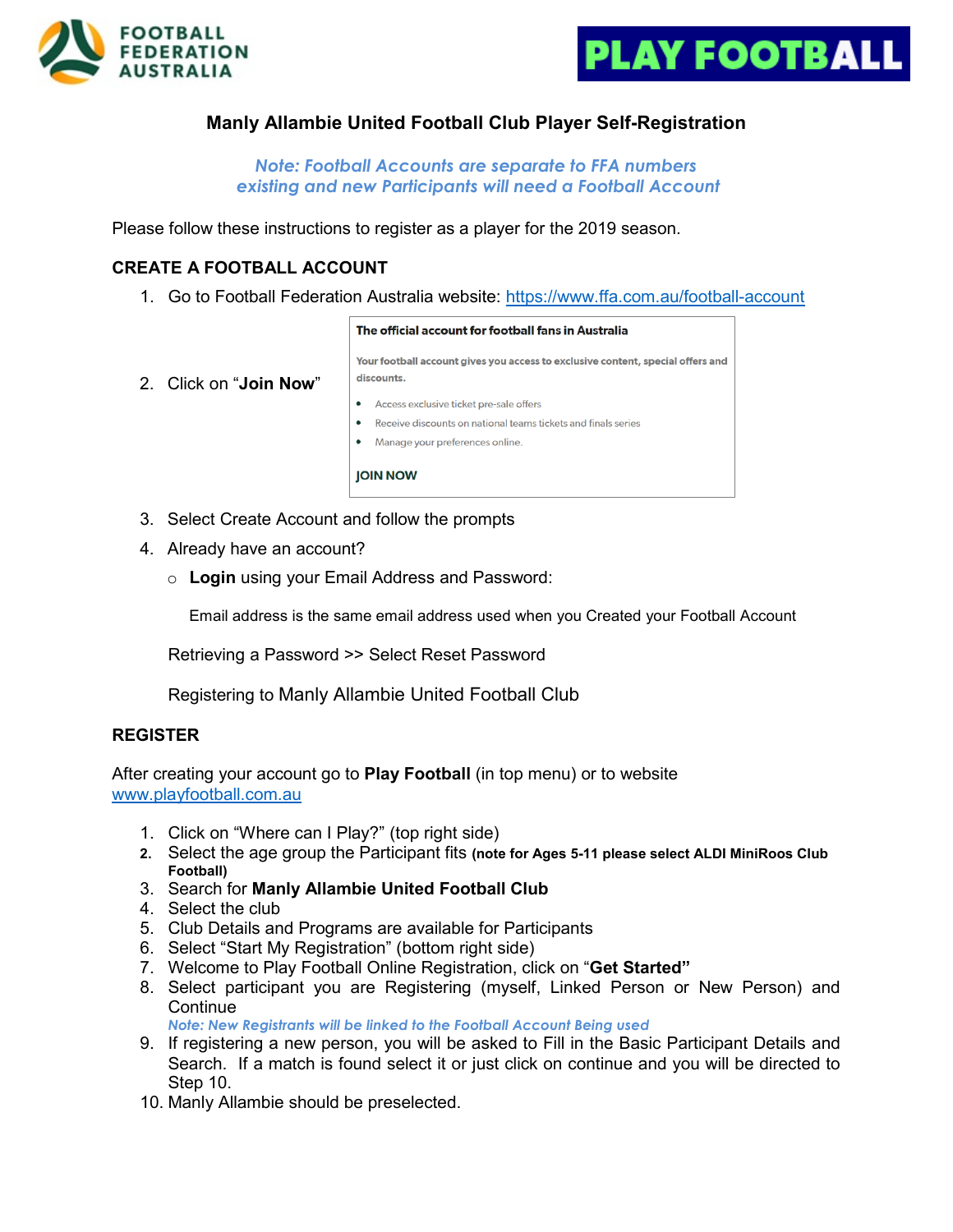



- 11. Ignore *Role, Football Type and Playing* Level fields.
- 12. Select Product (example: Junior 9-4 or Coach/Manager)
- 13. Product details- "**Continue**"
- 14. Update the Registrants personal and contact details, and then click "**Continue**"
- 15. Profile Photo "Select Profile Image", Browse from your device, and then click "**Continue**" o This is a requirement for all players U12 and up, Coaches and Managers. You cannot complete rego without a photo.
- 16. If registering as a Manager or Coach, you will need your WWC number and expiry date before you can complete the registration process.
- 17. **International Transfer Clearance** Answer question accordingly to proceed. If an ITC is required you will be emailed an invoice and someone from our club will contact you for additional information.
- 18. Review your order, if you need to modify your product selection or details, select **'Modify'**  in the appropriate section to do so.

#### **Acknowledging Terms and Conditions**

19. Click on the 'Check box' Read and Acknowledge all Terms and Conditions by selecting Accept All T&C's displayed and then click "**Continue**"

#### **Payment Options Screen**

- 20. Input "**Vouchers/Coupons codes**", and click "**APPLY**"
- 21. To pay go to "**Pay Online**" to complete the payment for your registration.
- 22. Confirmation message, select "finished" or "Perform another Registration"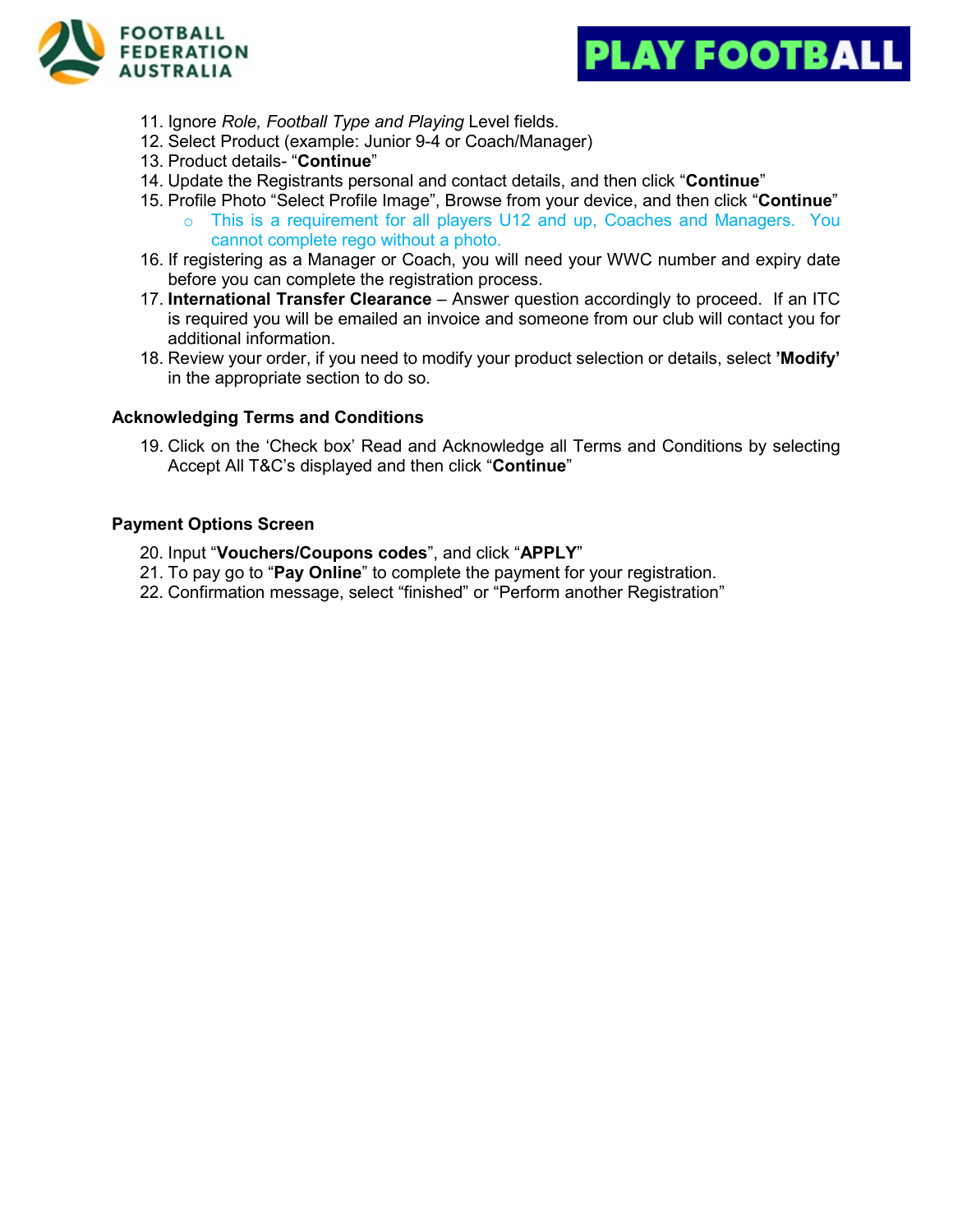





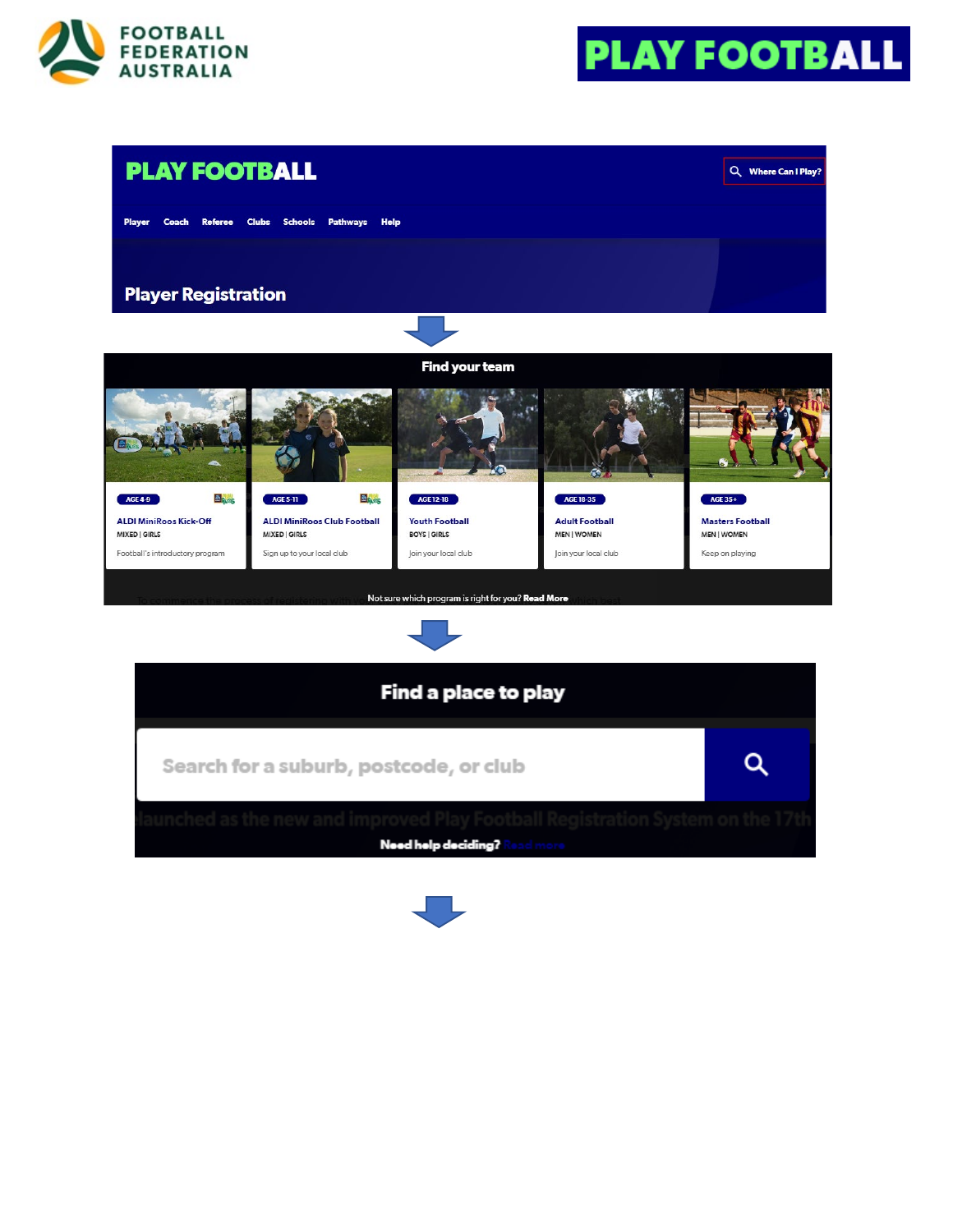

# **PLAY FOOTBALL**

## **Dunbar Rovers FC**

| PROGRAMS AVAILABLE            | MALE         | <b>FEMALE</b> |
|-------------------------------|--------------|---------------|
| Miniroos Club Football (5-11) | $\times$     | $\times$      |
| Junior (12-18)                | $\checkmark$ | ×             |
| Adult (18-35)                 | $\checkmark$ |               |
| Masters (35+)                 | $\checkmark$ | $\times$      |

|                             | O Oxford Art Fact |
|-----------------------------|-------------------|
| Paddy's Market<br>Haymarket | Darlinghu         |
| The Winery                  | <b>UNSW Art</b>   |

### **REGISTRATION**

Before starting your registration, make sure to contact the club.

Dunbar Rovers FC FNSW - Eastern Suburbs Football Association Inc The club will update these details<br>shortly , NSW 2010 **VIEW MAP** 

I have contacted the club, and am<br>ready to start registration.

START MY REGISTRATION

www.dunbarrovers.com